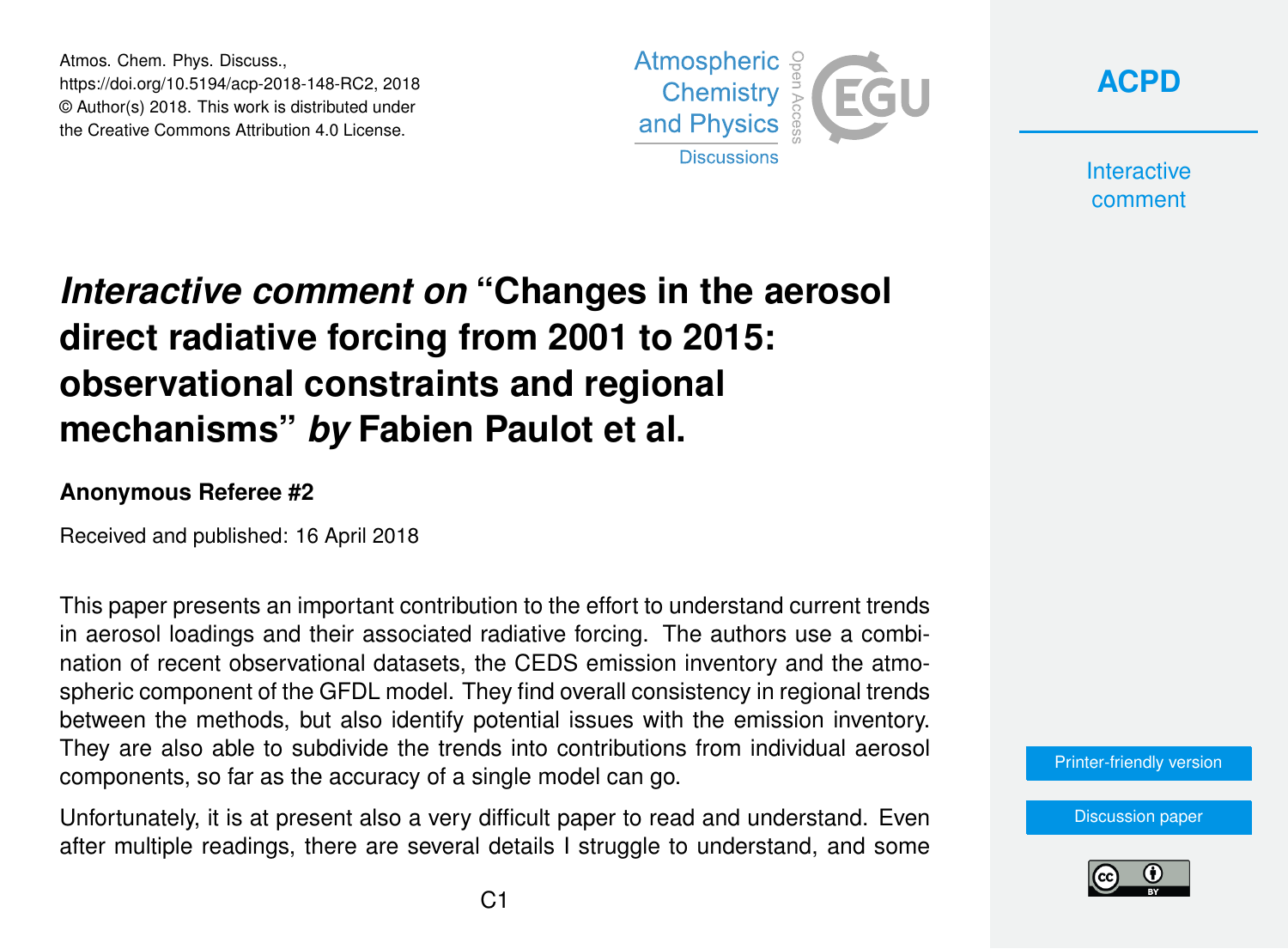conclusions that I can't quite grasp how the authors have arrived at. Hence, while I realize it will require some work, I strongly recommend that the authors fully revise the paper for clarity and readability. This will make the important results presented here much more accessible to the community.

Some examples and comments:

- A good illustration is the term SDRECS. While it is well defined in the paper, it is technical and not standard in similar literature. Why not simply write "change in outgoing radiation"? Most of the paper deals with shortwave under clear sky conditions, so this is implicit even from the title. The same goes for Rsutcsaf , Rsutcs and similar.

- One challenge, especially in the latter part of the paper (the regional trends and RF discussions), is to follow where the conclusions depend on the specific aerosol parametrizations of the GFDL model, and where they can be assumed to be more general. I would encourage the authors to add some further discussion of how model dependent the conclusions are. E.g. in the Conclusions, how general are the remarks about possible issues with the CEDS inventory? This is an important discussion for a dataset that will form the basis for much of CMIP6. A specific example: The authors conclude that "we find significant uncertainties in the CMIP6 emissions, including in the seasonality of NH3". In the paper, as far as I can understand, this is documented through the following: "We conducted a sensitivity simulation using the seasonality of NH3 column from AIRS (Warner et al., 2017) 265 to modulate NH3 emissions. We find that this revised seasonality significantly reduces the simulated winter trend in SDRECS (0.08 Wm−2 dec−1 ), improving the agreement with observations." I would expect some more discussion and documentation on this point, to make such a broad conclusion.

- A more technical example: In Figure 1, introduced on line 177, the authors show both CEDS and MEIC emissions. However, "MEIC" isn't defined or discussed until line 300, making it difficult to understand even the first figure without already having read the **[ACPD](https://www.atmos-chem-phys-discuss.net/)**

**Interactive** comment

[Printer-friendly version](https://www.atmos-chem-phys-discuss.net/acp-2018-148/acp-2018-148-RC2-print.pdf)

[Discussion paper](https://www.atmos-chem-phys-discuss.net/acp-2018-148)